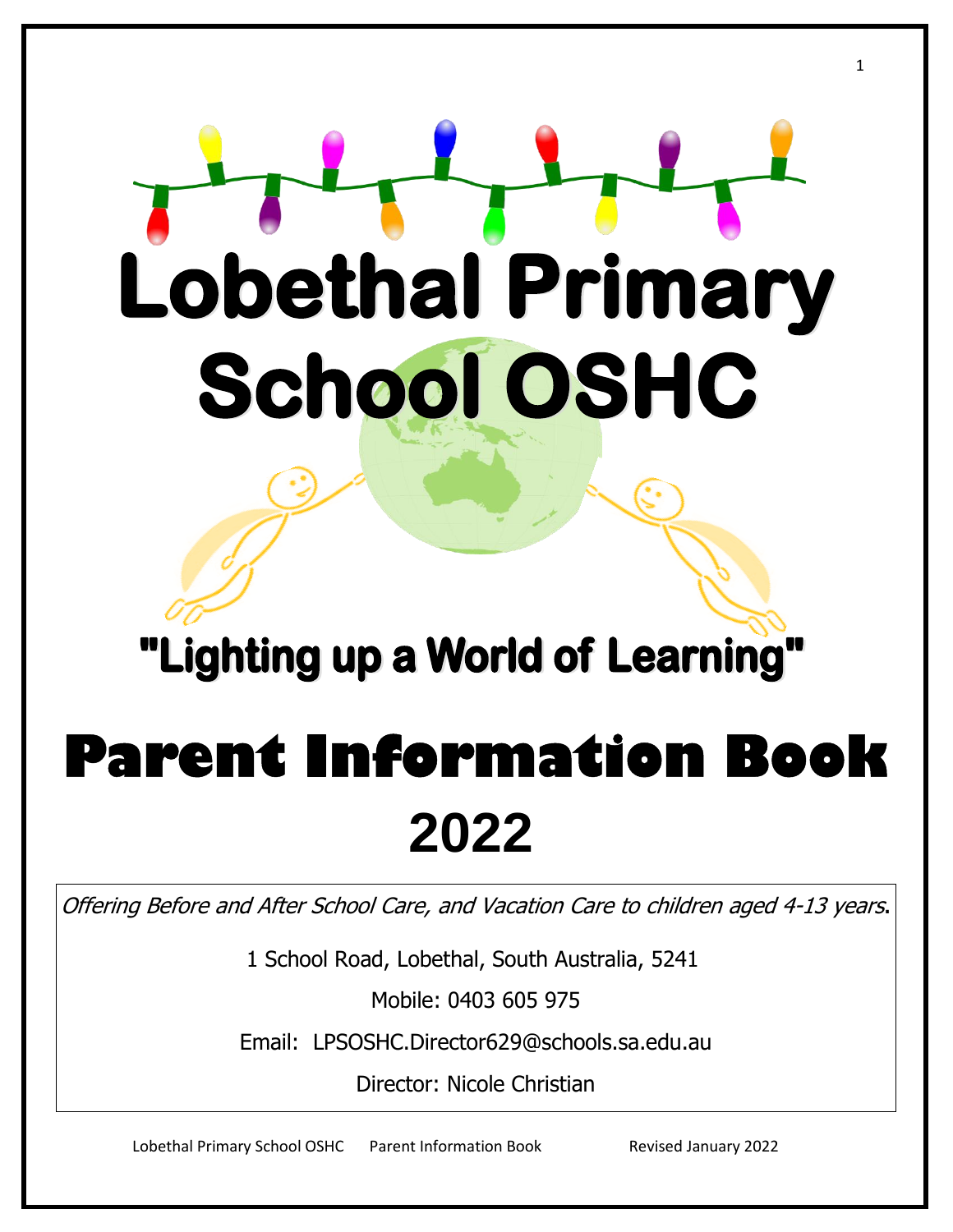#### **Contents**

| <b>PURPOSE</b>                        | Page 3     |
|---------------------------------------|------------|
| PHILOSOPHY                            | Page 3     |
| <b>ACCESS</b>                         | Page 4     |
| <b>VENUE &amp; HOURS OF OPERATION</b> | Page 4     |
| <b>FEE STRUCTURE</b>                  | Page 5     |
| <b>CHILD CARE SUBSIDY</b>             | Page 5     |
| <b>ENROLMENTS AND REGISTRATION</b>    | Page 5     |
| PAYMENT OF ACCOUNTS                   | Page 5     |
| <b>VACATION CARE ACCOUNTS</b>         | Page 6     |
| <b>OUTSTANDING FEES</b>               | Page 6     |
| <b>BOOKING PLACES FOR CHILDREN</b>    | Page 6     |
| ARRIVAL & DEPARTURE PROCEDURES        | Page 7     |
| <b>LATE PICK UP</b>                   | Page 8     |
| CHILD SAFETY AND CARE                 | Page 8     |
| FIRST AID/MEDICATION                  | Page 8/9   |
| <b>EMERGENCY PROCEDURES</b>           | Page 10    |
| <b>HAT POLICY</b>                     | Page 10    |
| <b>SERVICE STRUCTURE</b>              | Page 11    |
| <b>FOOD AND NUTRITION</b>             | Page 11    |
| <b>BYO TOYS/BELONGINGS</b>            | Page 11    |
| <b>STAFF/CHILD RATIOS</b>             | Page 12    |
| <b>EXCURSIONS</b>                     | Page 12    |
| <b>BEHAVIOUR CODE</b>                 | Page 12/13 |
| ROLES AND RESPONSIBILITIES            | Page 14    |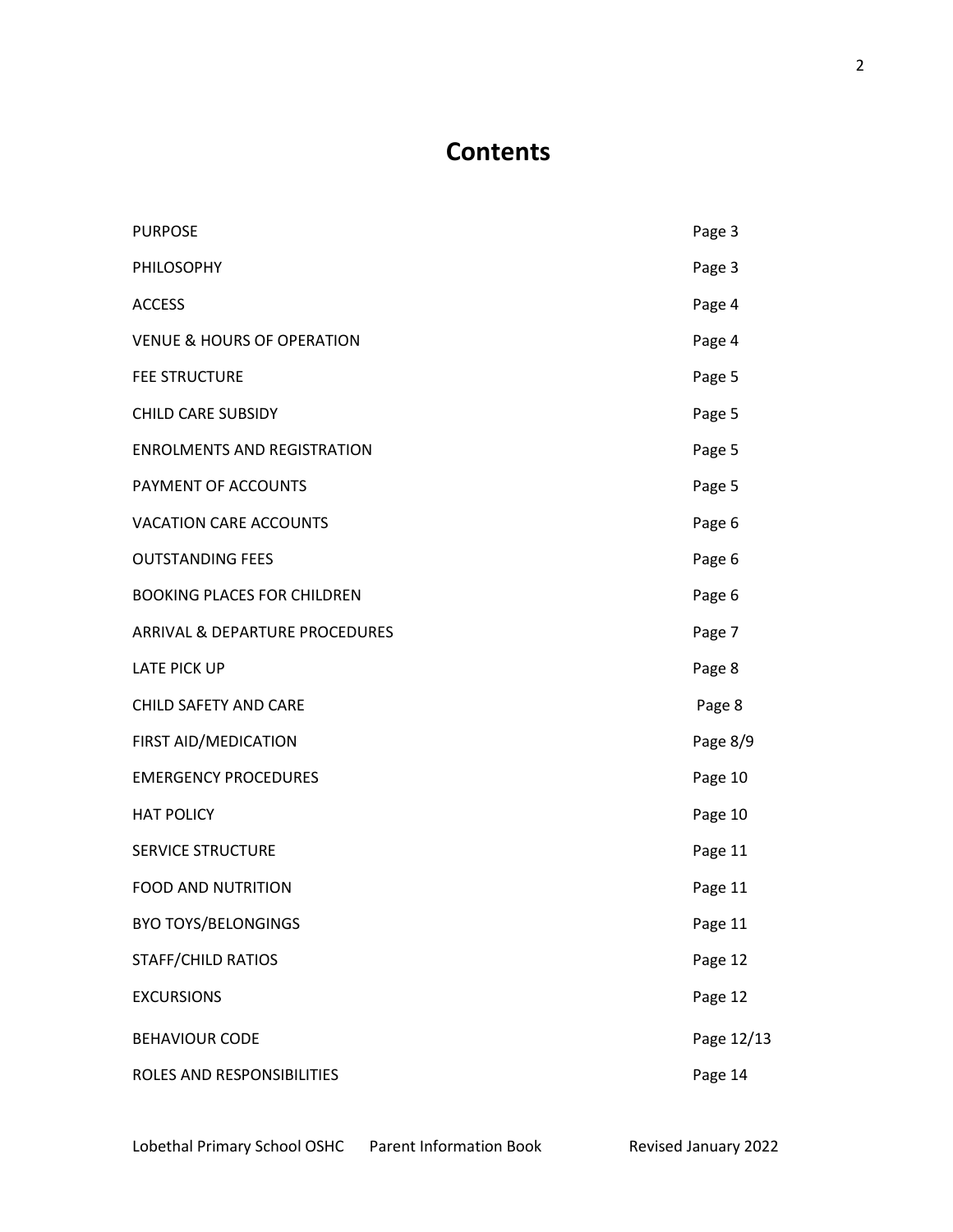The Parent Information Book has been developed by the Lobethal Primary School OSHC staff, in consultation with the OSHC Advisory Committee.

The OSHC Advisory Committee is made up of parents, a Governing Council Representative, the OSHC Director and the School Principal, and is responsible to the School Governing Council.

#### **STATEMENT OF PURPOSE**

Lobethal Primary School OSHC and Vacation Care has grown from a need for Out of School Hours Care in our School and local community, and we aim to meet those needs as much as possible. The program is a Commonwealth approved program with Child Care Subsidy (CCS) available to families.

The Service provides care for children in both Before and After School Care, as well as full day services for Vacation Care (during the School Holidays) and on Pupil Free/School Closure Days. Our service is open to the whole school and wider community (space permitting). It specifically caters for the needs of working parents, those who are studying, and for families requiring recreational, occasional and emergency care.

#### **PHILOSOPHY**

At Lobethal Primary School OSHC we aim to provide a variety of exciting opportunities based on children's interests, within a supportive and inclusive environment.

This service strives to provide a happy, healthy, caring and safe environment where each child's beliefs and interests are valued. Children are encouraged to be a part of the programming process by sharing their ideas and knowledge. Safe and stimulating environments both indoor and outdoor, are organised to engage every child in quality experiences.

The health and well-being of our children is key to providing a quality service. We cater for children's health needs by providing a variety of nutritional menu options. Children are also given opportunities for both active, outdoor play as well as quiet, indoor activities each session. The variety of options available allows children to choose activities based on their needs each day.

Lobethal OSHC values cultural diversity and aims to make all of our children and families feel included. Staff at the service ensure that each child's social, emotional and physical well-being are supported. Additional professional support is available for children with special needs to ensure their active inclusion within the service.

Providing a safe and caring environment for our children is at the core of what we do. Together staff and children have developed OSHC Rules based on values of respect and safety towards themselves, others and their environment. These rules are displayed and implemented each day. Our service has zero tolerance towards bullying and children are encouraged to use positive strategies to deal with conflict.

Lobethal OSHC staff strive to develop positive and respectful relationships with children, families and the wider community. We are passionate about our role as educators and advocate for the rights of each child. Staff are encouraged to participate in on-going professional development and

Lobethal Primary School OSHC Parent Information Book Revised January 2022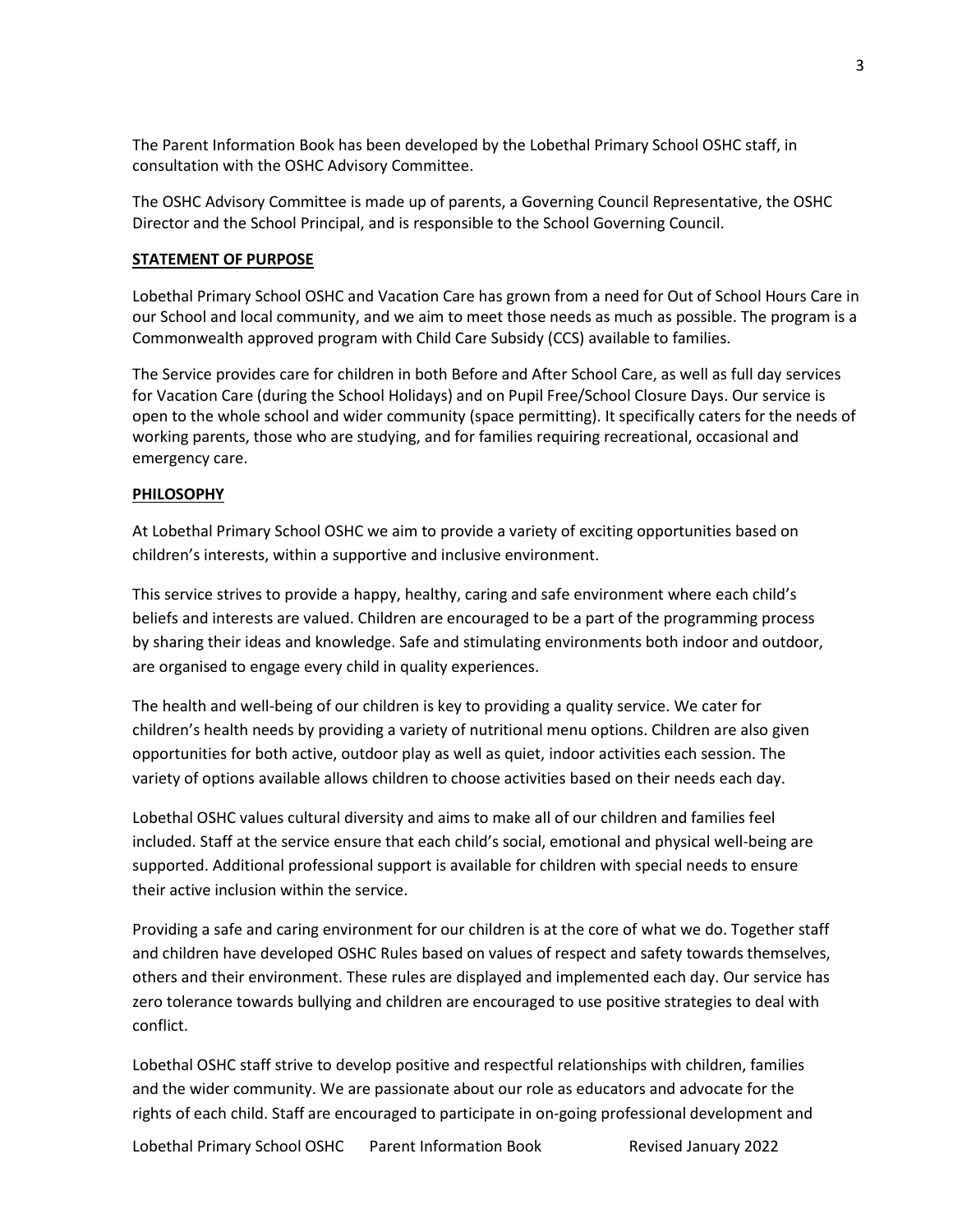education to further develop skills and improve their practice. Working as a team we reflect on our strengths and weaknesses with the goal of providing a quality service that continues to evolve with the needs of our families.

#### **ACCESS**

The program is available to all members of the community and is currently licensed for up to 40 children per session. Where a vacancy exists, children will be accepted according to the following Commonwealth Guidelines, Priority of Access as follows:

#### **First Priority**

A child at serious risk of abuse or neglect.

#### **Second Priority**

A child of a single parent who satisfies, or of parents who both satisfy the work/training/study test under section 14 of the Family Assistance Act.

#### **Third Priority**

Any other child.

Within each category the following children are to be given priority:

- Children in Aboriginal or Torres Strait Islander families.
- Children in families which include a disabled person.
- Children in families with a non-English speaking background.
- Children in socially isolated families.
- Children of single parents.

#### **VENUE**

The OSHC and Vacation Care program is located in the timber-framed cottage directly behind the bike shed. It is comprised of a kitchen, activity room and staff pantry. OSHC also has access to the outdoor school grounds (e.g. playground, oval, nature play-space/pines, sandpit, courts and Gymnasium).

#### **HOURS OF OPERATION**

| Before School Care -                | $6:45$ am - 8:45am                                                                                                                      |
|-------------------------------------|-----------------------------------------------------------------------------------------------------------------------------------------|
| After School Care -                 | $3:10$ pm – 6:30pm                                                                                                                      |
| Vacation Care -                     | 7:00am – 6:00pm each day of the School Holidays (except for on<br>Public Holidays and for a 2 week period over Christmas/New<br>Year's) |
| Pupil Free Day/School Closure Day - | $7:00am - 6:00pm$                                                                                                                       |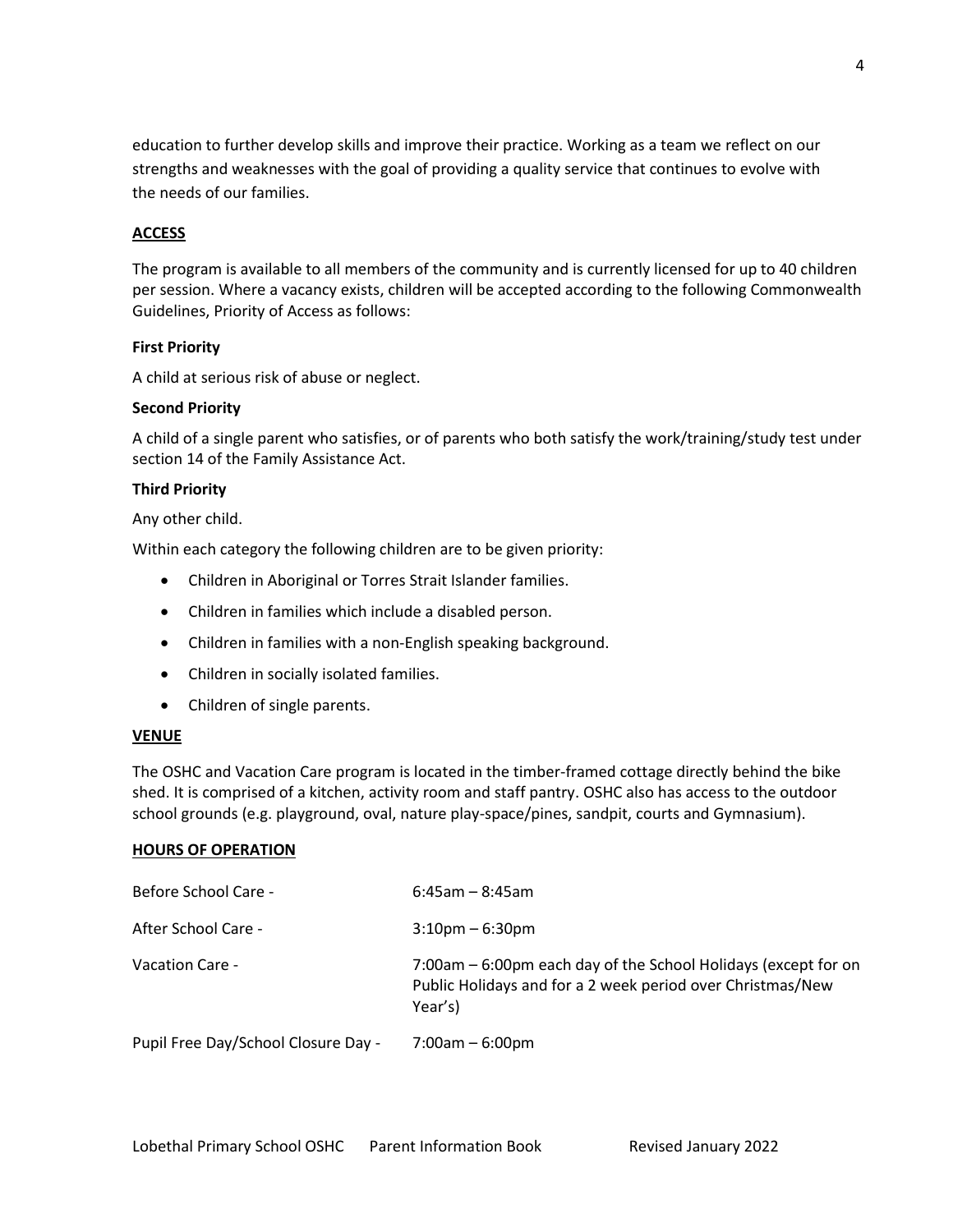#### **FEE STRUCTURE (As of Monday 25th of January 2021) - including meals, art/craft supplies**

| Before School Care -                                                                             |                                                                                                                                                                                                                                                                      | \$20 (less CCS) |
|--------------------------------------------------------------------------------------------------|----------------------------------------------------------------------------------------------------------------------------------------------------------------------------------------------------------------------------------------------------------------------|-----------------|
| After School Care -                                                                              |                                                                                                                                                                                                                                                                      | \$30 (less CCS) |
| Vacation Care At Service Day & Pupil Free Day/School Closure Day -                               |                                                                                                                                                                                                                                                                      | \$60 (less CCS) |
| Vacation Care Incursion/Excursion -                                                              |                                                                                                                                                                                                                                                                      | \$70 (less CCS) |
| Kindy Enrolment Administration Fee - \$50 (one off fee on enrolment, additional to session fees) |                                                                                                                                                                                                                                                                      |                 |
| Late Booking Fee -                                                                               | \$10 (if a booking is made after the due date for Vacation Care,<br>or if a booking is made after 9am on the day prior for Before<br>School Care, and after 6pm on the day prior for After School<br>Care - 24 hours-notice is required to avoid a late booking fee) |                 |
| Late Pickup Fee -                                                                                | \$20 (if you are late picking your child up - after 6:30pm for After<br>School Care, and after 6pm for Vacation Care/Pupil Free Days.<br>An additional \$20 will apply for every 15 minutes you are late<br>picking your child up after closing time)                |                 |

#### **CHILD CARE SUBSIDY (CCS)**

The Child Care Subsidy (CCS) is available to parents, at a variable rate depending on parental income. Information and Application forms are available from Centrelink or via the Services Australia website.

Alternatively, you may wish to claim your Childcare Subsidy (CCS) at the end of the financial year. For further information you can speak to Centrelink or the OSHC Director.

#### **ENROLMENTS AND REGISTRATION**

To enroll in our OSHC service, parents should collect an enrolment package (Enrolment Form and Parent Information Book) from the OSHC room or the School Front Office.

In the event that the program has no vacancies available, the registered child will be added to a waiting list. At the time that a vacancy occurs in the program, the child at the top of the list, according to 'Priority of Access Guidelines', will be offered the first placement.

Children will not be accepted into the program without a completed Enrolment Form returned prior to attendance. Enrolment Forms are updated annually however if parent circumstances, contacts, or information should change during the year, parents must advise OSHC Staff immediately.

#### **PAYMENT OF ACCOUNTS**

We do not have facilities for CREDIT CARD PAYMENTS however **INTERNET PAYMENTS** are welcome. Our Bank Account Details are as follows:

BSB Number: 105 067 Account Number: 028818340

Please allow approximately two working days for transfers to go through.

Lobethal Primary School OSHC Parent Information Book Revised January 2022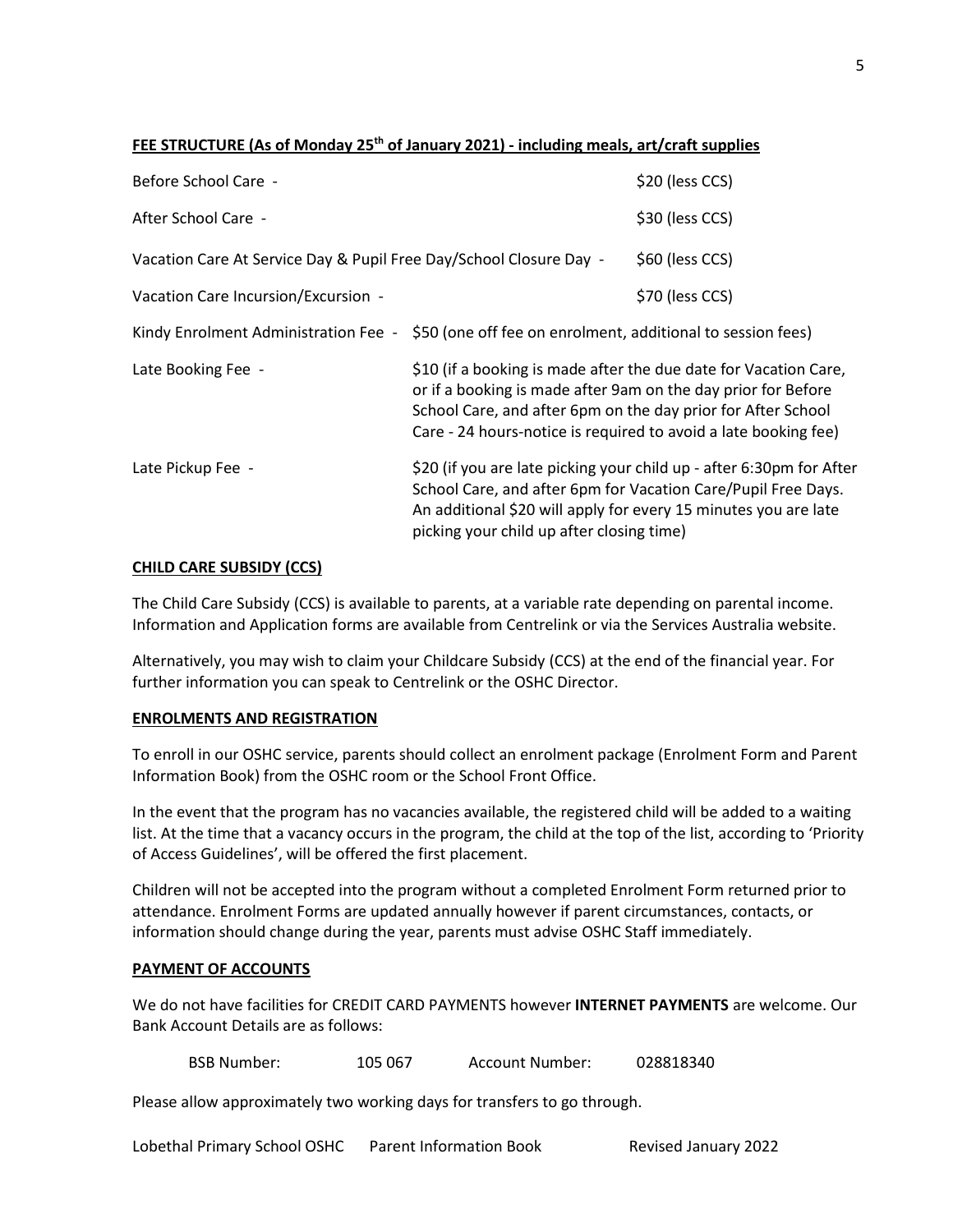For Cash Payments, please see OSHC or School Front Office staff. Please have the correct change if payment is made by cash as change is not available; additional monies can be credited to the child's account. A receipt will be issued.

Fees must be paid on a weekly basis unless alternative arrangements have been made.

All account enquiries should be directed to our OSHC Finance Officer who is contactable via email: LPSOSHC.Finance908@schools.sa.edu.au

#### **VACATION CARE ACCOUNTS**

Vacation Care accounts will be sent out weekly during Vacation Care as normal. Payment can be made either by cash (to OSHC staff – a receipt will be issued) or via Internet Transfer, as per above.

#### **OUTSTANDING FEES**

OSHC accounts are emailed weekly. If you are experiencing issues receiving your accounts or wish to change your details, please contact the OSHC Director or Finance Officer.

If OSHC fees have not been paid within 14 days of the account being issued, a reminder will be forwarded to you.

If the overdue account has then not been paid within a further 7 days, a reminder account will be sent again. If the account is still outstanding after 28 days, the account will be placed in the hands of the OSHC Advisory Committee who will then refer it to a Debt Collecting Agency, and the parent/guardian will be obliged to find alternative care.

All fees incurred from the Debt Collecting Agency will be the parent/guardian's responsibility to pay.

If you are having difficulty paying an account, please speak to the OSHC Director or Finance Officer as soon as possible, so that arrangements can be made to pay by installments.

#### **BOOKING PLACES FOR CHILDREN**

To ensure correct staff/child ratio, all children must be booked in for care as early as possible. Places are limited by licensing standards and children cannot be guaranteed a place unless prior bookings are made.

Bookings can be made by:

- Placing a regular booking using the Term Booking Sheet (changes or cancellations to regular bookings must be notified as soon as possible).
- Calling or texting the OSHC phone: 0403 605 975
- Visiting the OSHC room and speaking to OSHC staff during operating hours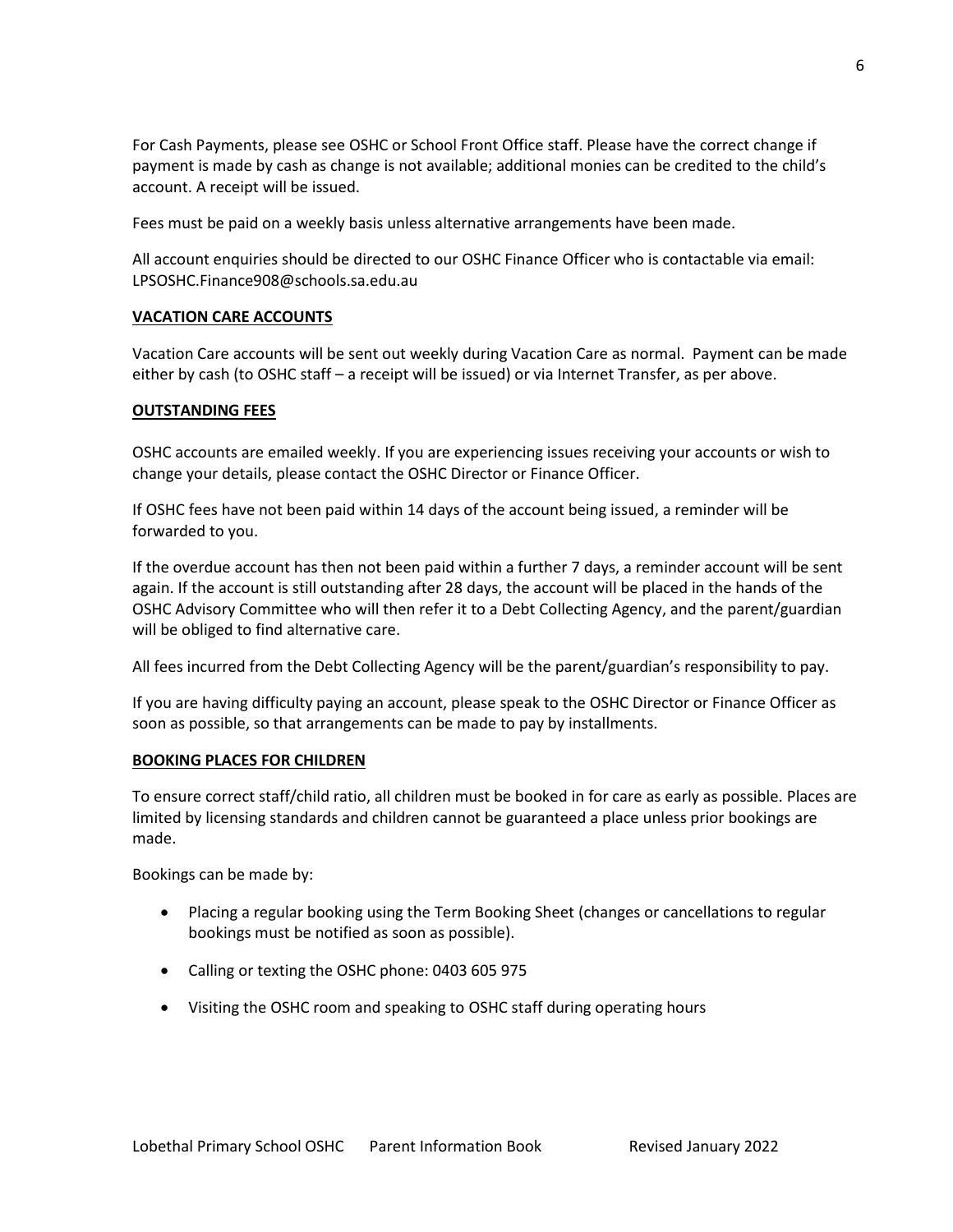#### **CHANGES/CANCELLATIONS TO BOOKINGS**

**BEFORE & AFTER SCHOOL CARE** - Families are required to give at least 24 hours-notice of any cancellation, or full fees will apply (less CCS). This can be done by calling or texting the OSHC phone, emailing the OSHC Director, or by face-to-face communication with an OSHC staff member.

**VACATION CARE** - Families are required to give at least 7 days-notice of any cancellation to Vacation Care bookings, or full fees will apply (less CCS). This can be done by calling or texting the OSHC phone, emailing the OSHC Director, or by face-to-face communication with an OSHC staff member.

Where children are sick in the morning, or a child goes home from school sick during the day, parents are required to inform OSHC ASAP. Full fees (less CCS) will apply if children are absent from OSHC due to sickness, unless 24 hours-notice is given (7 days for Vacation Care), as per any other cancellation.

#### **ARRIVAL & DEPARTURE PROCEDURES**

#### **Arrival**

For Before School Care, Vacation Care and Pupil Free Days, children are signed in by their parent/guardian on drop-off. For After School Care, students are expected to go straight to the OSHC room following their dismissal from School, and are signed in by OSHC staff on arrival. Lobethal Lutheran School and Kindergarten children are transported by bus, and arrive at OSHC around 3:25pm. Lenswood Primary School children are transported by car (private transportation), and arrive at OSHC around 3:15pm.

#### **Departure**

When departing, children must be signed out by a parent/guardian or collection authority, ensuring that an OSHC staff member has also been notified. Children will not be allowed to leave the service with any person not listed as an authorized pick up, therefore changes to children's collection authority must be notified personally, by phone or by written communication to the Director or OSHC staff member.

If an expected child does not arrive by 3:30pm, the Director or Person in Charge will:

- Contact the Front Office of the appropriate School and see if the child attended School that day.
- Check the School grounds and drop off points/pick up zones.
- Phone the child's parents first, then proceed to emergency contacts.
- In the event that parents or emergency contacts cannot be reached, the Person in Charge will contact the School Principal.
- In the event that none of the above can be contacted or the whereabouts of the child cannot be determined, the Person in Charge will notify the Police.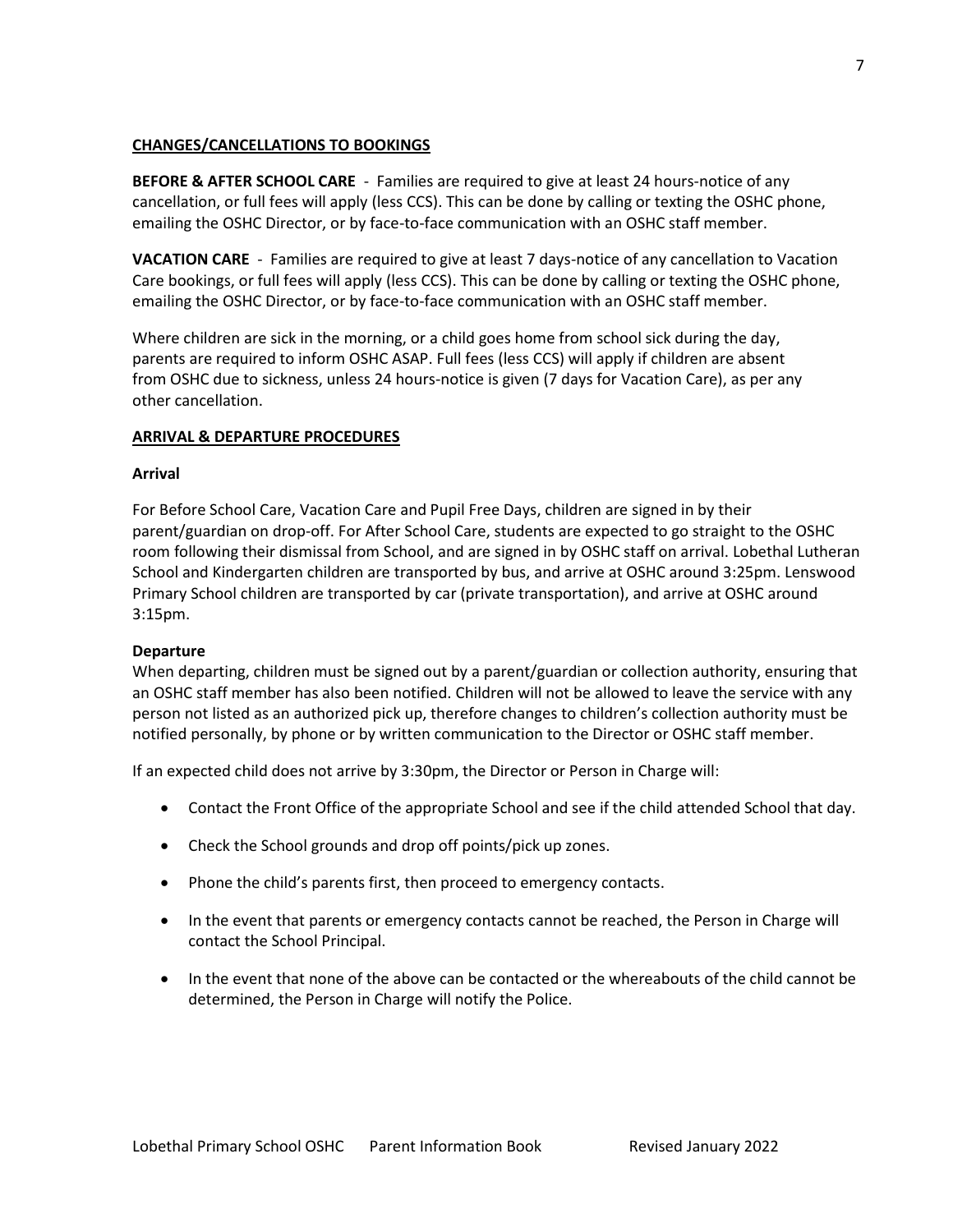#### **LATE PICK UP**

If children have not been picked up from the OSHC room by closing time (6:30pm for After School Care, or 6pm during Vacation Care/Pupil Free & School Closure Days), the following procedure will take place:

- 1. After closing time, the staff members on duty will attempt to contact parents/guardians/emergency contacts as listed on the Enrolment Forms. Pickup within 15 minutes after closing time, will incur a late fee of \$20.00.
- 2. If no contact has been made by 6:45pm (15 minutes after closing time), the late fee will then rise to an additional \$20.00 for every 15 minutes until pickup.
- 3. Staff will continue to attempt to contact parents/guardians/emergency contacts.
- 4. If no contact is able to be made 30 minutes after closing time, the staff will proceed to contact the Woodside Police Station on 8389 7277, and the child(ren) will be handed over to their care. A note explaining this action and the Woodside Police Station phone number will be displayed on the OSHC room door. Parents will then need to contact the Woodside Police Station on 8389 7277 to collect their child(ren).

#### **CHILD SAFETY AND CARE**

Our OSHC Centre, located in the timber-framed cottage behind the bike shed, has high quality facilities. It is comprised of a kitchen, activity room and staff pantry. OSHC also has access to the outdoor school grounds (e.g. playground, oval, nature play-space/pines, sandpit, courts & Gymnasium). These environments will be kept safe, clean and well supervised in accordance with Licensing Guidelines and Quality Assurance.

The OSHC program has access to a wide range of resources including a variety of toys, games, books, sports equipment, art and craft supplies and electronics.

#### **Toilet**

Where possible, a minimum of two children will go to the toilet at any one time. Staff will wait directly outside toilets once it is dark and during excursions. Children must notify staff when they are leaving the OSHC room for the toilet as well as when they return, and are asked to use the toilet sign in/out sheet located on the back of the OSHC door.

#### **First Aid Kit**

The First Aid kit will conform to all Occupational Health and Safety guidelines and will be checked for supplies on a six monthly basis and regularly restocked by the OSHC Director.

#### **Medication**

Children's medication will be stored in a child safe cabinet.

OSHC staff will assist with children's medication if:

It is prescribed by a Doctor, in its original container clearly labelled, and accompanied by a Health Care Plan detailing the child's name, required dosage and storage requirements.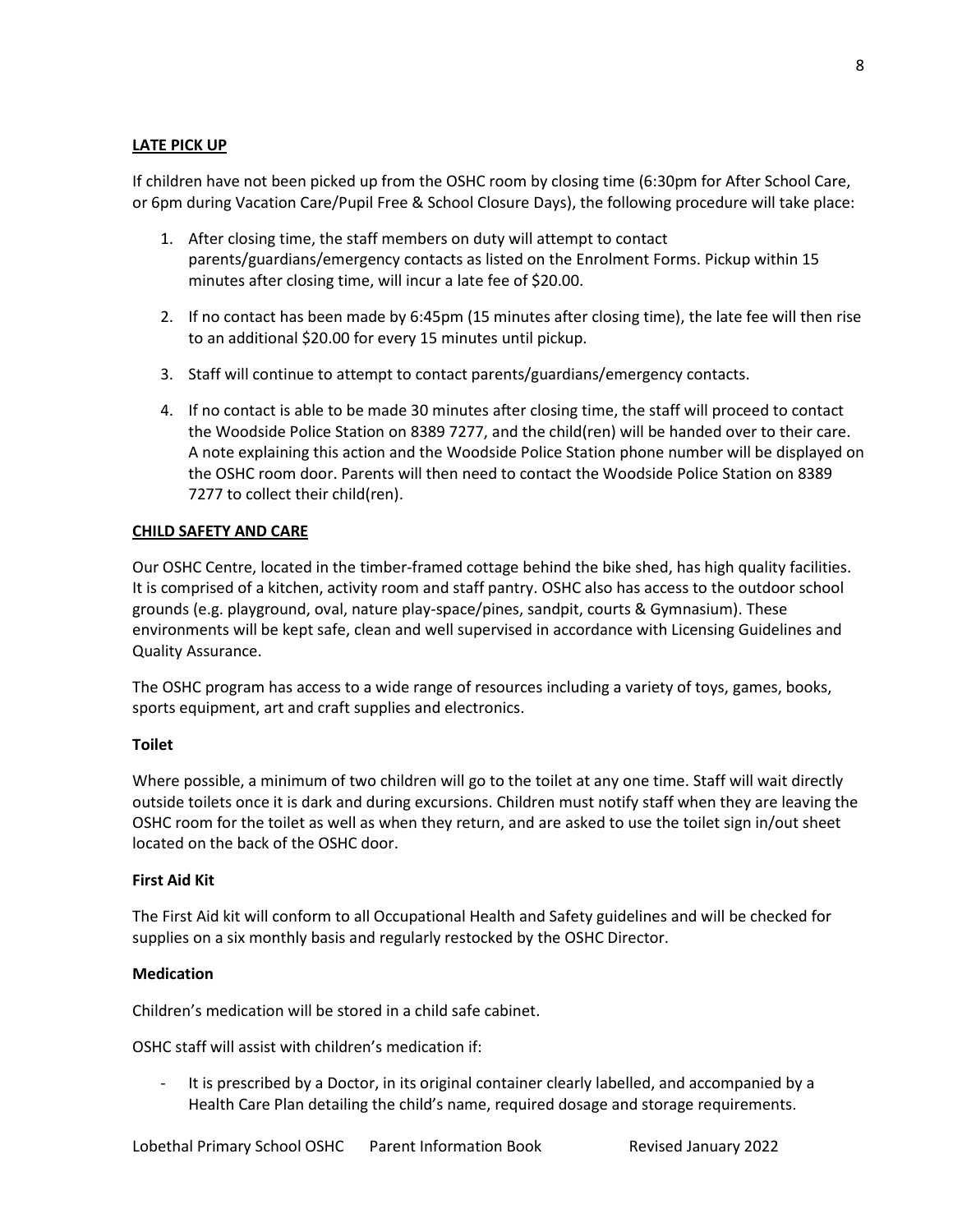The parent/caregiver has completed and signed the services Request to Administer Prescribed Medication form.

Where medication is required for the treatment of long-term conditions or complaints, such as asthma, epilepsy or ADHD, the service will require a letter from the child's Medical Practitioner or Specialist (Health Care Plan) detailing the medical condition of the child, correct dosage and how the condition is to be managed. We encourage children with ongoing medication to keep their medication at OSHC, so that in an emergency we are able to administer medication as quickly as possible. Please understand that we sometimes run as a single staff service and accessing child's medication from the office can be time consuming.

*\*Panadol will not be administered by any staff member\**

#### **Accident Procedure**

When a minor accident occurs, staff qualified in first aid will:

- Assess the injury.
- Attend to the injured child and apply first-aid.
- Contact the parent (depending on the nature of the injury). If the parent is not contacted at the time of the accident, they will be informed about the incident when they arrive to collect their child.

When a serious accident occurs which requires more than first aid, the Director or senior staff qualified in first aid will:

- Attend to the injured child and apply first aid.
- Assess the injury and decide whether an Ambulance should be called.

#### **Illness**

Parents/caregivers who deliver children who are unwell on arrival may be asked to take their child home to care for them.

If a child becomes unwell during the school day, the parent or guardian will be contacted and asked to pick their child up and the child would not be accepted into OSHC until he/she has fully recovered. If a child becomes ill while at OSHC, that child will be cared for and comforted until the Parent/Guardian can be contacted to collect them. Emergency contacts may be called if Parents/Caregivers are unavailable and OSHC staff feel that the child should be at home.

#### **Infectious Diseases**

Children who are ill with an infectious disease will not be allowed to attend OSHC until they have fully recovered. It is important that if any child has an infectious disease (such as chicken pox, measles, whooping cough or head lice etc.), that the Director is notified immediately.

Information about the occurrence of the infectious disease in the Centre will be made available to other Parents/Guardians of the OSHC and School. This will be in the form of a poster displayed on the OSHC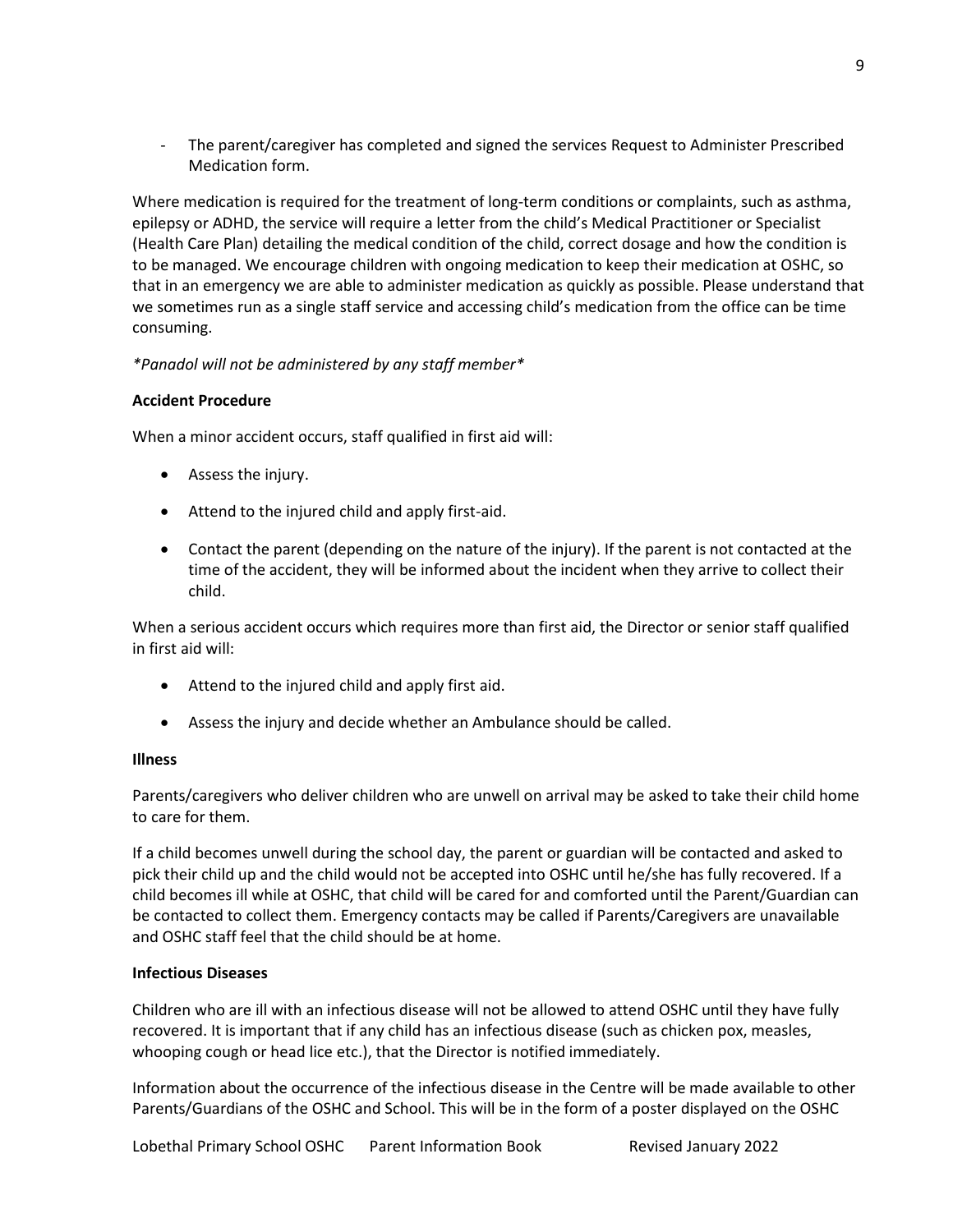room door, as well as a letter circulated via email or text. To protect the privacy of individuals, no names will be included in the publications.

#### **Emergency Procedures**

Lobethal Primary School OSHC abides by School/OSHC Safety procedures. Safety and Invacuation/Evacuation procedures are regularly discussed with children throughout the year. They are also displayed prominently in the OSHC room.

Once a term, emergency drills (Evacuation, Invacuation and Bushfire Drill) will be held with the children to discuss safe behaviour's and protection techniques. During the Evacuation process, children are evacuated to the school oval. During the Bushfire process, children are evacuated to the bushfire refuge/ School library.

#### **Harassment and/or Threat Procedure (Invacuation/Lockdown)**

In case of harassment and/or threat to children by person's known and unknown to the service, the Director or Person in Charge will assume control.

Steps:

- 1. Sound alarm one long shake of a bell, and informing all staff by mobile phone to return immediately with children to the OSHC room.
- 2. Gather children in a quick and organised manner ensuring all children have returned indoors. A decision is made whether to stay in the OSHC room, or to move to the Library area.
- 3. Security lock all doors.
- 4. Roll call check that all children are accounted for. The designated staff will check the toilets and all places where the children are likely to be.
- 5. Notify the authorities when all children are accounted for, the Police will be notified.
- 6. Once a term there will be a practice drill in Before School Care, After School Care and Vacation Care.

#### **HAT POLICY**

All children must abide by the OSHC and School's NO HAT, NO PLAY POLICY.

Children must wear a sun safe hat when playing outside during the hours of 7:30am to 6:30pm throughout Terms 1, 3 and 4.

This policy has been designed for the safety and protection of the children. The wearing of hats also enables easy recognition of OSHC children on and off of the School grounds by staff. Failure to follow this requirement may result in exclusion from the activity.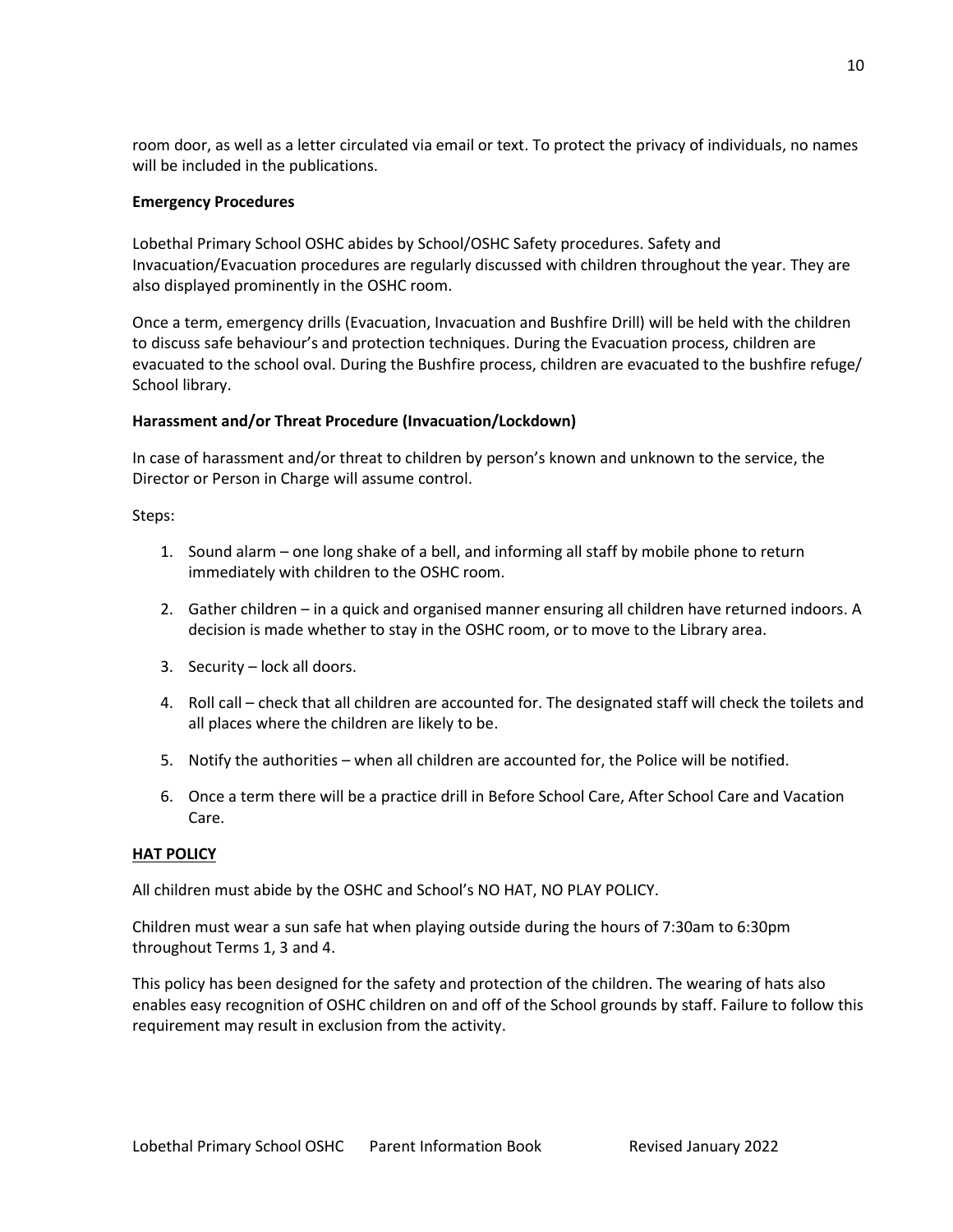#### **SERVICE STRUCTURE**

#### **Program**

The Lobethal Primary School's OSHC and Vacation Care service provides a program which is developmentally appropriate to the needs of the children attending the service, and allows for each child's social, physical, emotional and intellectual development, including life skills and creativity.

Children are encouraged to be involved in program planning, implementation and evaluation processes.

A variety of age-appropriate activities are provided in each session to enable children to choose activities for themselves (including art, craft, reading, writing, drawing, outdoor play, board games/card games and puzzles, cooking, fine motor, sensory, building and construction, imaginative play, music, nature play and electronics).

#### **Food and Nutrition**

Our OSHC service offers a healthy eating program, where we provide Breakfast during Before School Care and Afternoon Tea during After School Care. During Vacation Care, both Breakfast and Afternoon Tea are supplied. The aim is to encourage children to make healthy snack choices and allow them the opportunity to participate in the preparation of some of these snacks.

The food provided will show consideration for the special dietary needs of children with food allergies or intolerances, cultural or religious beliefs and promote variety.

On programmed days, there may be some allowances made for special treats, however healthy alternatives will also be provided.

Regardless of the menu, the following will also be offered with Afternoon Tea & Breakfast each day:

Fresh Fruit from our Fruit Bowl - Cold Water from our Water Jug

Any food allergies or special dietary requirements must be clearly stated on the Enrolment Form.

Children are welcome to bring their own healthy snacks. Please remember that we are a NUT FREE site.

#### **BYO DEVICES AND TOYS FROM HOME**

Lobethal Primary School OSHC discourages children from bringing toys and personal belongings in from home and cannot take any responsibility for lost or broken items. Children are not to bring electronic devices for use in OSHC time, apart from on specified 'bring your own device' days, (which is usually the last afternoon of each Vacation Care period). Children have access to a wide range of learning materials including some use of technology within the OSHC program.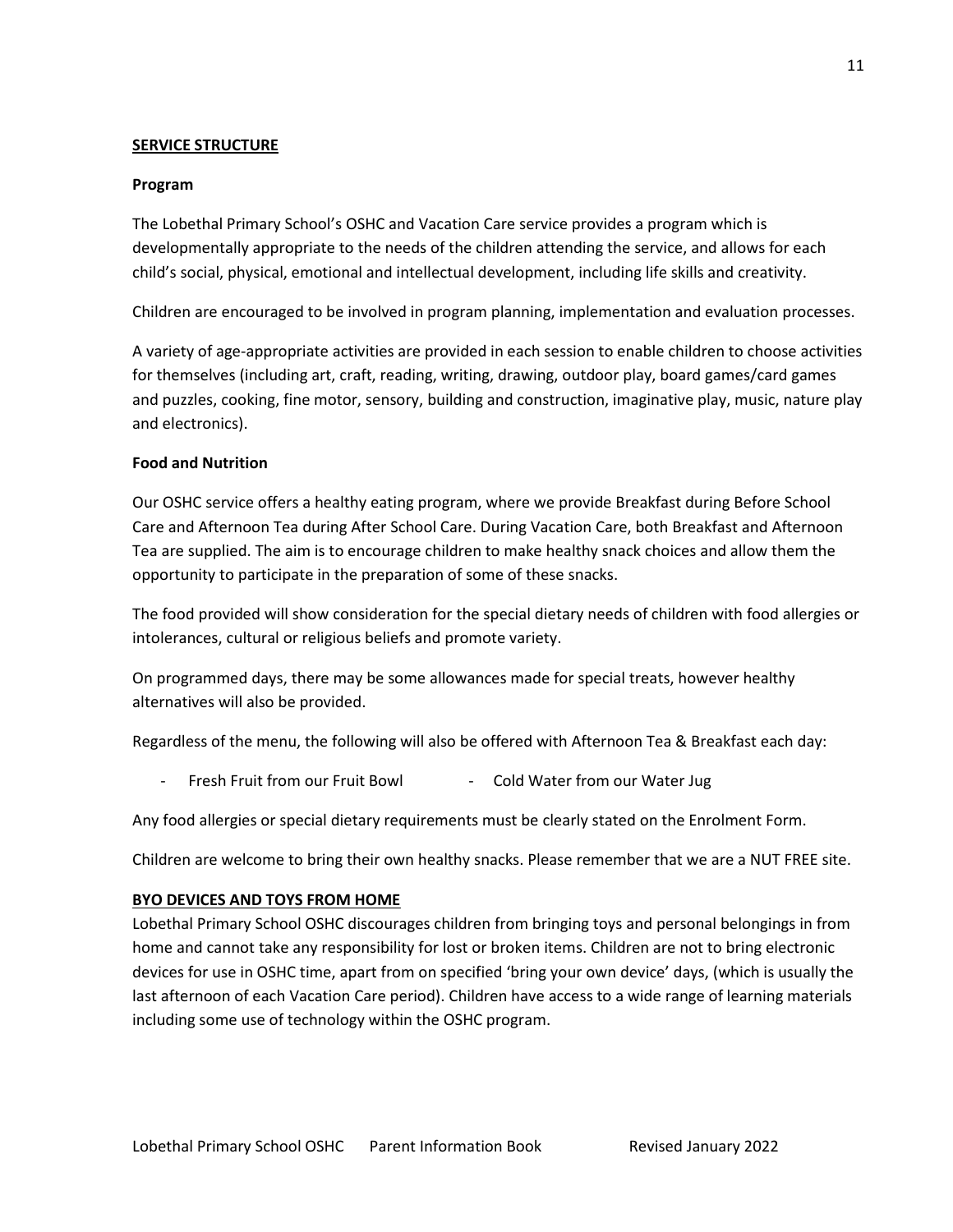#### **STAFF/CHILD RATIOS**

OSHC operates at the following staffing ratios:

- School Aged Children 1 staff : 15 children
- Kindergarten Aged Children 1 staff : 11 children

It is a requirement that all staff will hold a current First Aid Certificate, Responding to Risks of Harm, Abuse and Neglect Training, as well as a current Working With Children's Check.

#### **EXCURSIONS**

Excursions are ideally programmed once during each Vacation Care period (except for during the Summer Holidays due to the bushfire risk). Parents/Guardians must complete the appropriate consents, including an Authorisation for Transportation Form in order for their child(ren) to travel by bus. OSHC Staff will supply this form prior to each Excursion.

#### **BEHAVIOUR CODE**

Children will be encouraged to develop and demonstrate responsible behaviour for themselves and others. The OSHC staff and Advisory Committee have developed a Behaviour Management Plan and OSHC rules, that must be read through and discussed with the child(ren). The Behaviour Plan has been developed to:

- Ensure the safety and security of the children and the staff.
- Ensure respect for the rights and feelings of the children and staff.
- Ensure the smooth running of the service.

To achieve these goals the OSHC staff:

- Aim to be consistent.
- Reinforce positive behaviour.
- Follow through with clear and established expectations.
- Ensure that rules and consequences are known and understood by children, staff and parents through ongoing discussion and review, and by having OSHC rules on display at all times.
- Encourage children to seek support from staff and other children where necessary.
- Seek parental support for our strategies by ensuring that upon enrolment, parents are informed of all procedures.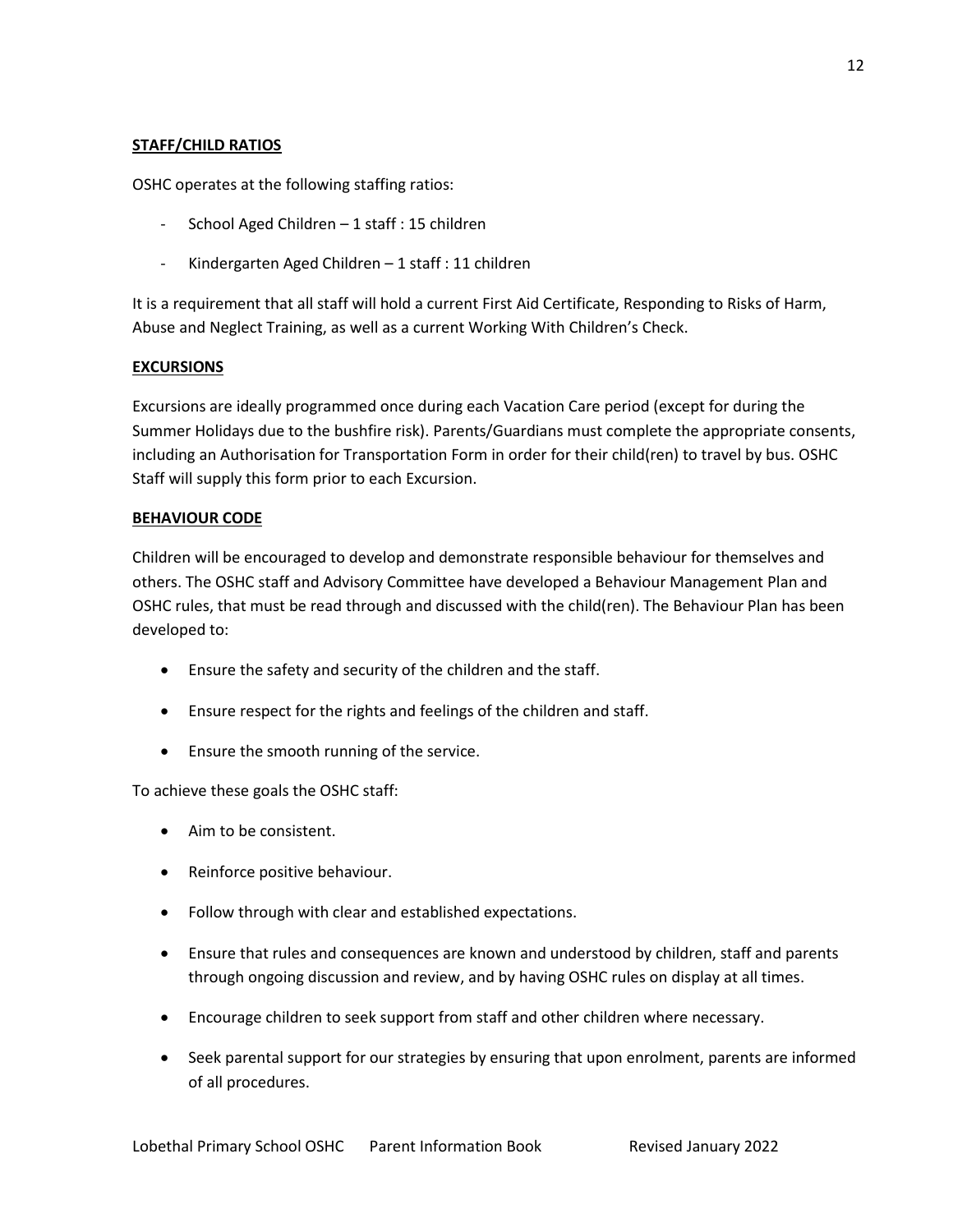Children attending the program are expected to:

- Respect the rights of other children and be courteous.
- Care for their own property and the property of others/OSHC property.
- Move safely and sensibly throughout the Centre.
- Endeavour to resolve conflict appropriately by following the displayed grievance procedures.

In the event of harassment/bullying, students are encouraged to follow these steps:

- Ignore the behaviour.
- Tell the person to stop.
- Warn the person that you will be reporting the behaviour to OSHC staff.
- Report the behaviour to OSHC staff.

Note: Depending on the seriousness of the situation, students can go to whichever step deemed necessary.

The OSHC children have developed their own consequences for inappropriate behaviour at OSHC.

- 1. Children will be given a warning of inappropriate behaviour by OSHC staff.
- 2. Children will be asked to find a quiet space to have some "chill out" time.
- 3. Before re-entering play, an educator will talk to the child about their behaviour.
- 4. The School Principal may be asked to offer assistance for serious behaviour.
- 5. Parents may be contacted and asked to collect their child immediately.
- 6. A meeting with the Director, the child's Parents, and/or the School Principal may be organised to discuss a behaviour management plan and possible suspension from OSHC.